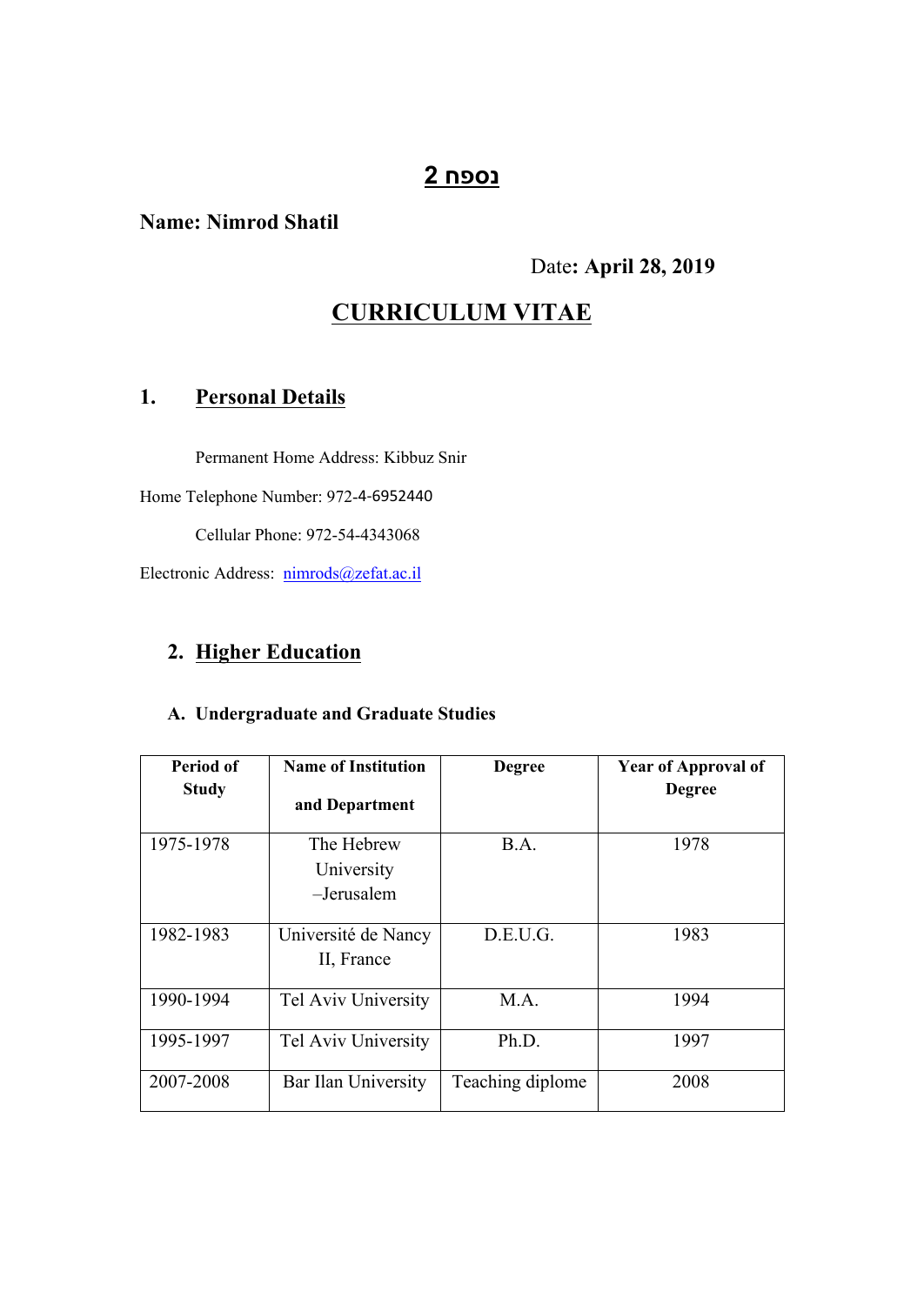# **3. Academic Ranks and Tenure in Institutes of Higher Education**

| <b>Dates</b> | <b>Name of Institution and</b><br>Department | <b>Rank/Position</b>       |
|--------------|----------------------------------------------|----------------------------|
| 2006         | Zefat Academic College                       | Lecturer                   |
| 2009         | Zefat Academic College                       | Senior lecturer            |
| 2017         | Zefat Academic College                       | <b>Associate Professor</b> |

# **4. Offices in Academic Administration**

2000-2015, Head of the Hebrew department, Zefat Academic College

2013-2016 Head of Philosophy and History of Sciences' Section, Multidisciplinary Department, Zefat Academic College

2014-2019, Head of the Disciplinary Committee, Zefat Academic College

# **5. Scholarly Positions and Activities outside the Institution**

\*2005-2015 – Reviewer - *Leshonénu – A Journal for the Study of Hebrew and Cognate Subjects*

\*2009-2012, Controller, The Israeli Linguistic Society

\*2010 – Reviewer, *Hebrew Linguistics*, Ramat-Gan

\*2012 - Reviewer, E. Gonen (Ed.) *Studying Spoken Hebrew*, *Teuda*, Tel Aviv University

\*2012 - Reviewer, M. Muchnik & T. Sadan (eds.), *Studies in Modern Hebrew and Jewish Language*s *in honor of Ora Schwarzwald*, 2012

\*2013 – Reviewer, *Helkat Lashon, A Journal for Theoretical and Applied Linguistics*

\*2013-2014, Head of the Committee for the Examinations in Hebrew in the Arab Sector, Ministry of Education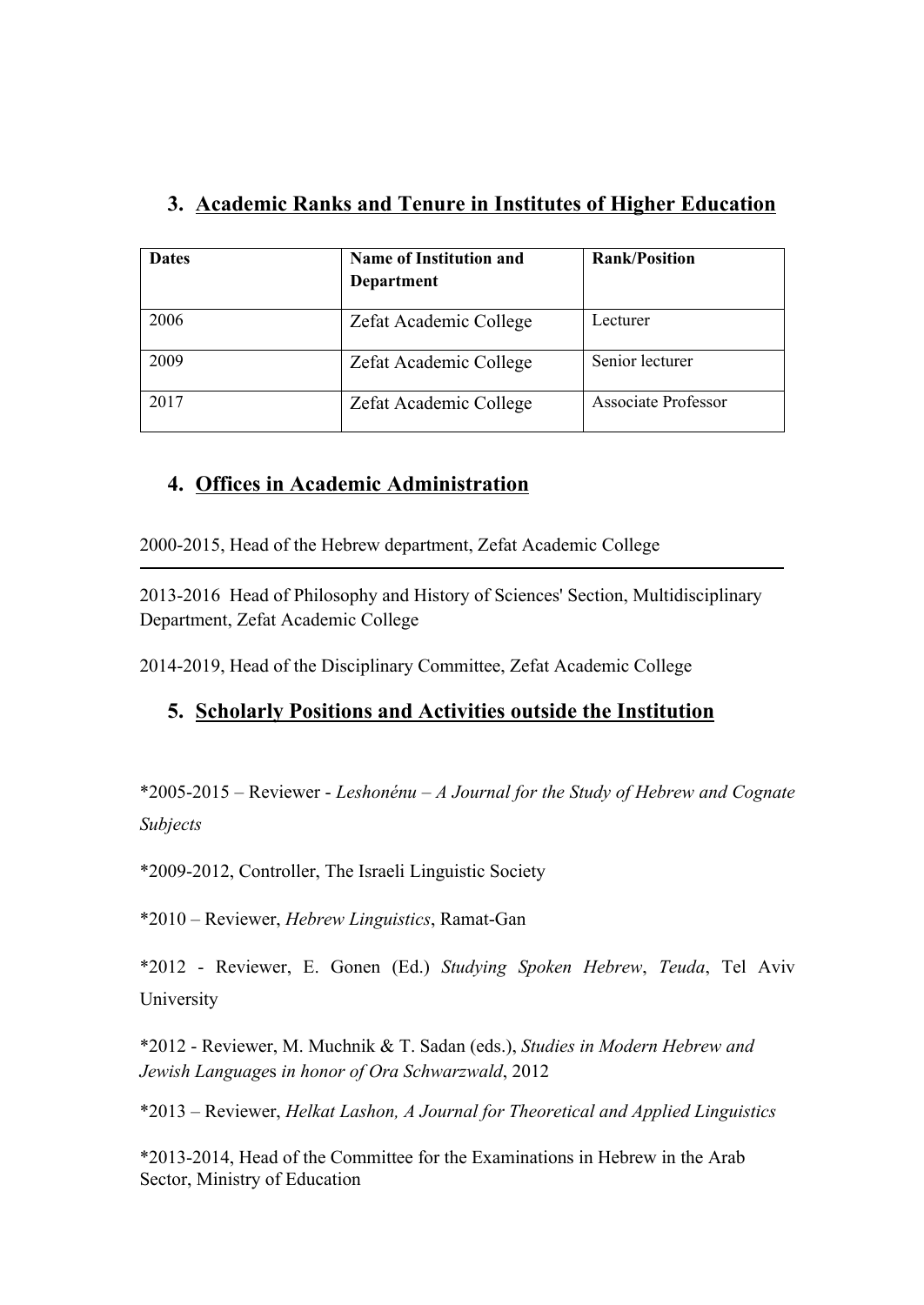\*2014 – Reviewer, *Karmilim* (*Ha-Ivrit Ve-Achyoteha - Studies in Hebrew Language and its Contact with Semitic Languages and Jewish Languages*). Haifa University and Ben Zvi Institute

\*2014 – Reviewer, *Israeli Studies Fund* (*I.S.F*.)

\*2014-2016- Referee of M.A Theses (Oranim Academic College)

2017 - \*2014-2016- Referee of M.A Theses (Haifa University)

\*2016 – Reviewer, Israel Studies in Language and Society

2018 – Scientific Editor – Modan Publishing House

2019 - Referee of Ph.D Theses (Haifa University)

## **6. Participation in Scholarly Conferences**

#### a. **Active Participation**

#### **a. Israeli conferences**

|                  | Date   | <b>Name of Conference</b>                                            | <b>Place of</b><br>Conferenc | Subject of<br><b>Lecture/Discussion</b>                                     | Role     |
|------------------|--------|----------------------------------------------------------------------|------------------------------|-----------------------------------------------------------------------------|----------|
|                  |        |                                                                      | e                            |                                                                             |          |
| 1.               | 5.1998 | The 14 <sup>th</sup> meeting of the<br>Israeli linguistic<br>society | T.A. Univ.                   | Construct states<br>whose nucleus is<br>noun action                         | Lecturer |
| 2.               | 5.1999 | The $15th$ meeting of the<br>Israeli linguistic<br>society           | Ramat Gan                    | The semantics of the<br>sentence                                            | Lecturer |
| 3 <sub>1</sub>   | 2.2000 | Hebrew- a living<br>language, 2 <sup>nd</sup><br>conference          | Oranim<br>Col.               | The meaning of<br>morphological shifts<br>in the spoken<br>language         | Lecturer |
| $\overline{4}$ . | 5.2000 | The $16th$ meeting of the<br>Israeli linguistic<br>society           | B.G. Univ.                   | Mechanisms<br>generating humor                                              | Lecturer |
| 5.               | 1.2003 | The $19th$ meeting of the<br>Israeli linguistic<br>society           | Bet Berl<br>Col.             | The etical dative in<br>structural, functional<br>and typologicl<br>aspects | Lecturer |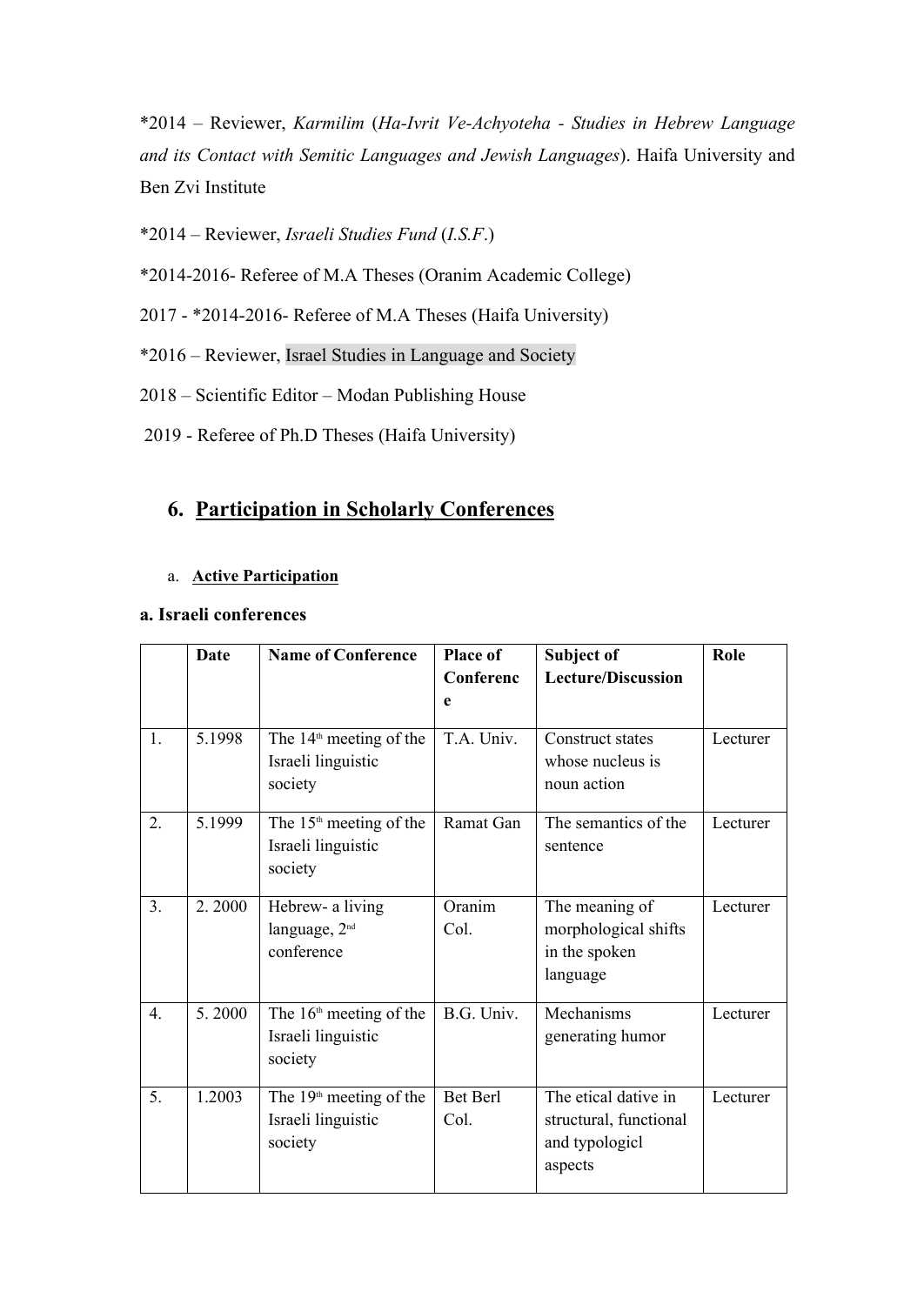| 6.    | 3.2004      | Hebrew- a living<br>language, 3rd<br>conference                                    | Oranim<br>Col.         | United toots                                                                                            | Lecturer |
|-------|-------------|------------------------------------------------------------------------------------|------------------------|---------------------------------------------------------------------------------------------------------|----------|
| 7.    | 4.2005      | The 21 <sup>th</sup> meeting of the<br>Israeli linguistic<br>society               | Haifa Univ.            | Suppletive relations<br>between noun<br>patterns                                                        | Lecturer |
| 8.    | 4.2006      | The $22th$ meeting of the<br>Israeli linguistic<br>society                         | Ramat Gan,<br>Bar-Ilan | Nitpa <sup>s</sup> el in<br>Contemporary<br>Hebrew                                                      | Lecturer |
| 9.    | 2.2007      | Hebrew- a living<br>language, 6th<br>conference                                    | Oranim<br>Col.         | On the contribution<br>of the colloquial<br>language to some<br>principal<br>morphological<br>questions | Lecturer |
| 10.   | 3.2007      | The $23th$ meeting of the<br>Israeli linguistic<br>society                         | T.A. Univ.             | Pattern pilpel through<br>various perspectives                                                          | Lecturer |
| $*11$ | 3.2014      | The 30 <sup>th</sup> meeting of the<br>Israeli linguistic<br>society               | T.A. Univ.             | Construct states and<br>juxtapositions<br>through the Internet's<br>data                                | Lecturer |
| $*12$ | 2.2015      | The 31 <sup>th</sup> meeting of the<br>Israeli linguistic<br>society               | Jerusalem              | Ultimate vs.<br>penultimate<br>accentuation of the<br>gentilic names                                    | Lecturer |
| $*13$ | 10.201<br>5 | The 42th Meeting of<br>the Israel<br>Association of Applie<br>d Linguistics (IAAL) | Jerusalem              | More on the<br>instruction of<br>Hebrew for Arabic<br>Speakers                                          | Lecturer |
| $*14$ | 2.2016      | The $32th$ meeting of the<br>Israeli linguistic<br>society                         | Ra'anana               | The unmarked<br>speech verbs in the<br><b>Bible</b>                                                     | Lecturer |
| 15.   | 2.2017      | The 33 <sup>th</sup> meeting of the<br>Israeli linguistic<br>society               | Ramat-Gan              | The structures of<br>roots and their<br>presentation                                                    | Lecturer |
| 16.   | 2.2018      | The 34 <sup>th</sup> meeting of the<br>Israeli linguistic<br>society               | T.A. Univ.             | The position of the<br>article in constructs<br>as a means of<br>differentiation                        | Lecturer |
| 17.   | 1.2019      | The $35th$ meeting of the<br>Israeli linguistic                                    | Jerusalem              | The contribution of<br>popular Latinization                                                             | Lecturer |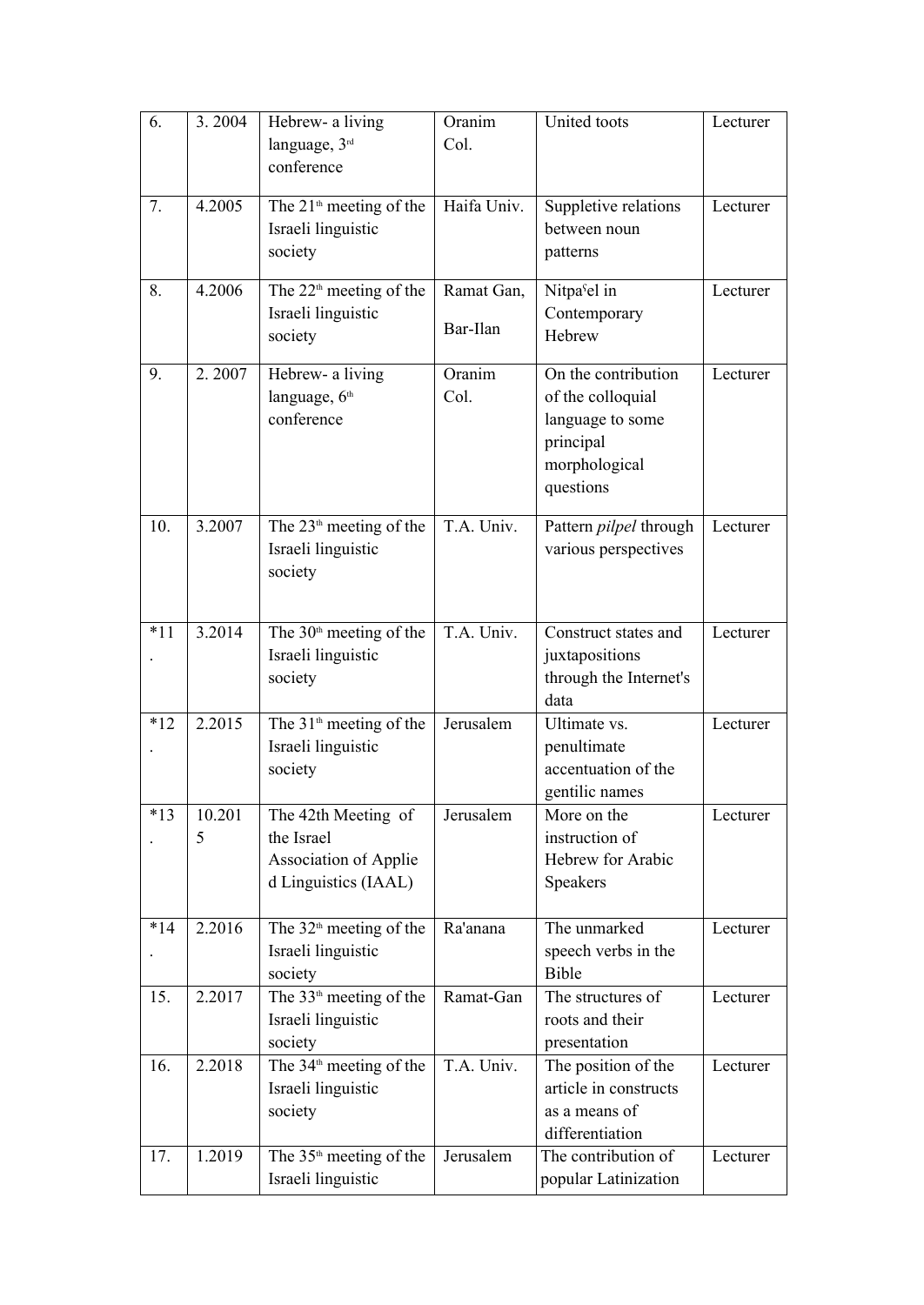| society | to the study of the |
|---------|---------------------|
|         | Hebrew morphology   |
|         |                     |

#### **b. International Conferences**

|        | <b>Date</b>  | <sub>of</sub><br><b>Name</b>                                                   | <b>Place of</b>                    | Subject of                                                                                                                                        |                      |
|--------|--------------|--------------------------------------------------------------------------------|------------------------------------|---------------------------------------------------------------------------------------------------------------------------------------------------|----------------------|
|        |              | Conference                                                                     | Conference                         | <b>Lecture/Discussion</b>                                                                                                                         |                      |
| 15.    | Aug.<br>2005 | The 14 <sup>th</sup> World<br>Congress of Jewish<br><b>Studies</b>             | Jerusalem,<br>Hebrew<br>University | The noun patterns and<br>their number in<br>structural and cognitive<br>perspective                                                               | Lecturer             |
| $*16.$ | June<br>2009 | 1 <sup>st</sup> EMUNI Research<br><b>Souk 2009</b>                             | Zefat<br>Academic<br>Coledge       | On some latent<br>influences of Latin<br>languages on<br>Contemporary Hebrew                                                                      | Lecturer             |
| $*17.$ | Aug.<br>2008 | The 15 <sup>th</sup> World<br>Congress of Jewish<br><b>Studies</b>             | Jerusalem,<br>Hebrew<br>University | The patterns <i>pilpel</i> and<br>hitpalpel in Biblical<br>Hebrew                                                                                 | Lecturer             |
| $*18.$ | Aug.<br>2008 | The 15 <sup>th</sup> World<br>Congress of Jewish<br><b>Studies</b>             | Jerusalem,<br>Hebrew<br>University | The research of the<br>colloquial Hebrew                                                                                                          | Forum<br>participant |
| $*19.$ | June<br>2012 | The 30 <sup>th</sup> NAPH<br>International<br>Conference on<br>Hebrew Language | <b>UCLA</b>                        | Principles for the<br>vitality of a noun pattern<br>in Contemporary<br>Hebrew                                                                     | Lecturer             |
| $*20.$ | June<br>2012 | The 31 <sup>st</sup> NAPH<br>International<br>Conference on<br>Hebrew Language | NY, JTS                            | The attribution of forms<br>to nominal and<br>adjectival patterns on<br>the basis of<br>complementary<br>distribution and<br>suppletive relations | Lecturer             |
| $*21.$ | Aug.<br>2013 | The 16 <sup>th</sup> World<br>Congress of Jewish<br>Studies                    | Jerusalem,<br>Hebrew<br>University | The determination of<br>the construct state in the<br>colloquial language                                                                         | Lecturer             |
| $*22.$ | June<br>2014 | The 32 <sup>st</sup> NAPH<br>International<br>Conference on<br>Hebrew Language | B.G. Univ.<br>Beer Sheva           | The instruction of the<br>root derived nouns by<br>linguistic and<br>pedagogical principles                                                       | Lecturer             |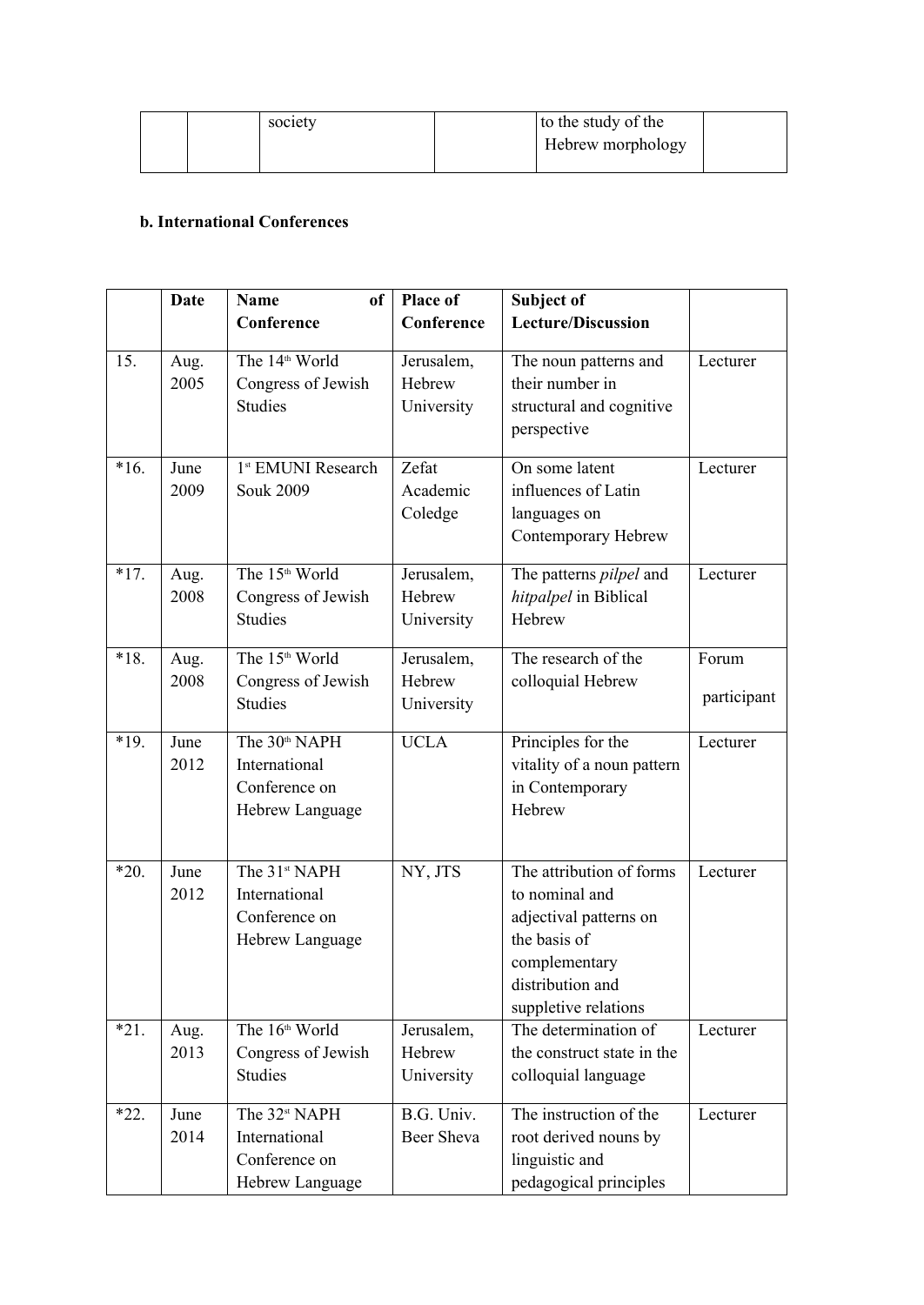| $*23.$ | June  | The 33 <sup>st</sup> NAPH | Memphis,           | The place of the                        | Lecturer |
|--------|-------|---------------------------|--------------------|-----------------------------------------|----------|
|        | 2015  | International             | Tenesee            | nominal pattern in the                  |          |
|        |       | Conference on             |                    | brain of the                            |          |
|        |       | Hebrew Language           |                    | contemporary speaker                    |          |
| 24     | June  | The 34 <sup>st</sup> NAPH | <b>Brown</b>       | Interactive synopsis of                 | Lecturer |
|        | 2016  | International             | University,        | the main Hebrew verb                    |          |
|        |       | Conference on             | Providence,        | system                                  |          |
|        |       | Hebrew Language           | Rhode Island       |                                         |          |
| 25     | June  | The 35 <sup>st</sup> NAPH | York<br><b>New</b> | The root structure and                  | Lecturer |
|        | 2017  | International             | University         | its presentation in                     |          |
|        |       | Conference on             | (NYU)              |                                         |          |
|        |       | Hebrew Language           |                    | Contemporary Hebrew                     |          |
| 26     | June  | The 36 <sup>st</sup> NAPH | The                | Categorical                             | Lecturer |
|        | 2018  | International             | University of      | differentiations in the                 |          |
|        |       | Conference on             | Amsterdam          | field of construct states               |          |
|        |       | Hebrew Language           |                    | in colloquial language                  |          |
|        |       |                           |                    | and the language of chat                |          |
| 27     | Septe | The Journey of            | <b>INALCO</b>      | La contribution des                     | Lecturer |
|        | mber  | Hebrew in Time and        |                    | innovations des                         |          |
|        | 2018  | Society                   | Paris              | étudiants arabophones                   |          |
|        |       |                           |                    | aux questions<br>psycholinguistiques de |          |
|        |       |                           |                    | l'hébreu contemporain                   |          |
|        |       |                           |                    |                                         |          |

## c. **Organization of Conferences or Sessions**

|      | Date       | Name of<br>Conference                                                | Place of<br>Conferenc<br>e | <b>Subject</b><br>of<br>Conference/<br><b>Role at Conference</b><br><b>Comments</b> | Role                              |
|------|------------|----------------------------------------------------------------------|----------------------------|-------------------------------------------------------------------------------------|-----------------------------------|
| 1.   | 4.<br>2005 | The $21^{\text{th}}$ meeting of<br>the Israeli<br>Linguistic Society | Haifa<br>University        | Organizing<br>committee                                                             | Member                            |
| $*2$ | 6.<br>2009 | 1 <sup>st</sup> EMUNI<br>Research Souk 2009                          | Zefat                      | Organizing<br>committee                                                             | Member                            |
| $*3$ | 3.<br>2014 | The $30th$ meeting of<br>the Israeli linguistic<br>society           | Zefat                      | Organizing<br>committee                                                             | Chief<br>organize<br>$\mathbf{r}$ |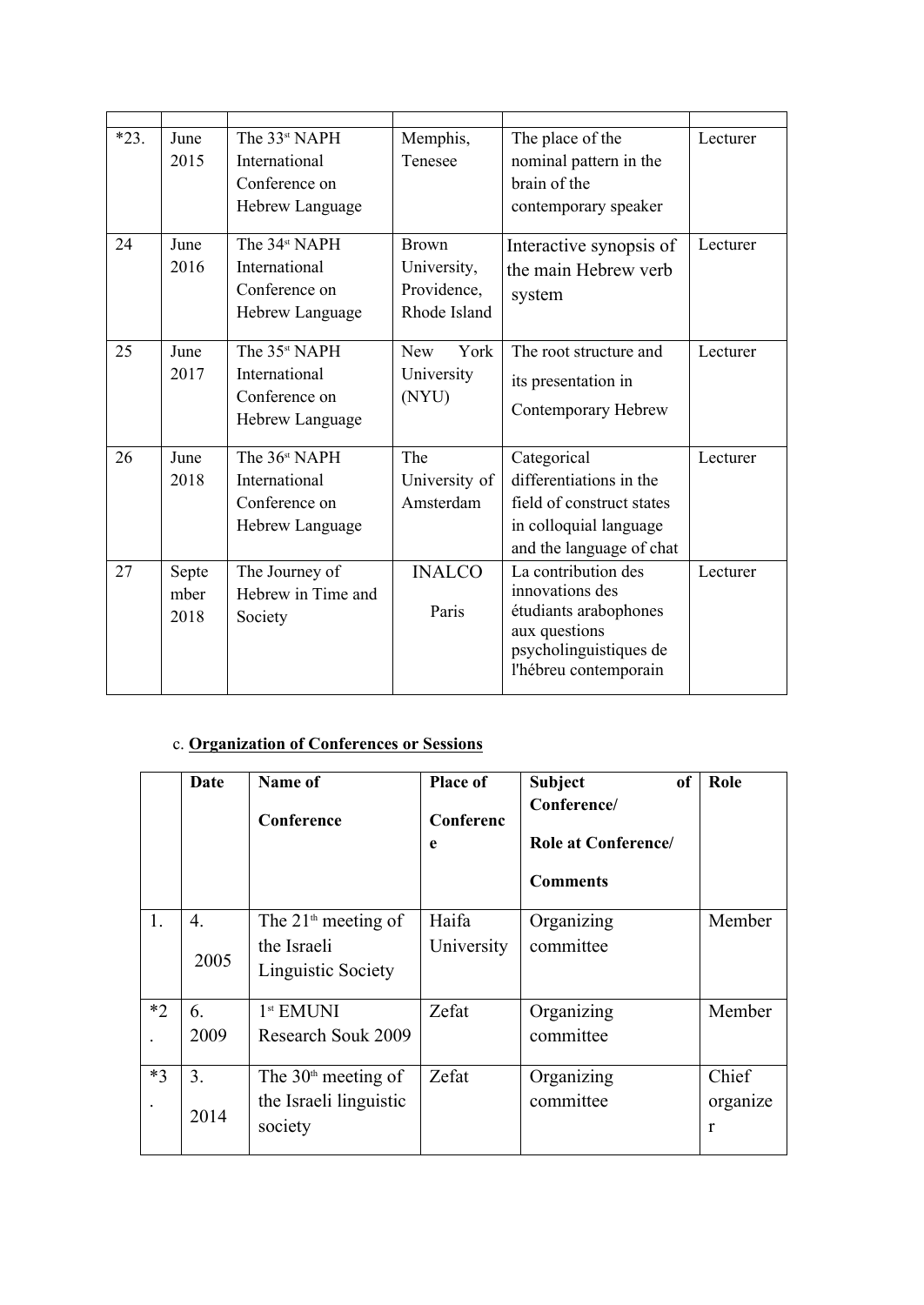# **7. Invited Lectures\ Colloquium Talks**

| Date    | <b>Place of Lecture</b> | <b>Name of Forum</b>            | <b>Presentation/Comment</b>                             |
|---------|-------------------------|---------------------------------|---------------------------------------------------------|
| $*2014$ | Bar Ilan University     | Hebrew<br>Department<br>seminar | The place of the noun<br>pattern in the speaker<br>soul |

# **8. Research Grants**

## **a. Grants Awarded**

| Role in<br>Research | $Co-$<br>Researcher | <b>Topic</b>                        | Funded by/<br><b>Amount</b> | Year  |
|---------------------|---------------------|-------------------------------------|-----------------------------|-------|
|                     | S                   |                                     |                             |       |
| PI                  | none                | <b>MA Thesis: Sentence Patterns</b> | The Yael                    | 1994  |
|                     |                     | of Spoken Hebrew                    | and Zeev<br>Yakoby          |       |
|                     |                     |                                     | Fund                        |       |
| PI                  | none                | <b>MA Thesis: Sentence Patterns</b> | The On                      | 1994  |
|                     |                     | of Spoken Hebrew                    | Hefer Fund                  |       |
| PI                  | none                | The publishing of my book:          | Zefat                       | June  |
|                     |                     | Developments in                     | Academic                    | 2010  |
|                     |                     | Contemporary Hebrew                 | College,                    |       |
|                     |                     |                                     | 2500\$                      |       |
| PI                  | none                | Edition of the EHH Articles         | Zefat                       | Nov.  |
|                     |                     |                                     | Academic                    | 2010  |
|                     |                     |                                     | College                     |       |
|                     |                     |                                     | 3500 IS                     |       |
| PI                  | none                | The edition of the book:            | Zefat                       | Ap.   |
|                     |                     | Developments in                     | Academic                    | 2011  |
|                     |                     | Contemporary Hebrew                 | College,                    |       |
|                     |                     |                                     | 6,000 IS                    |       |
| PI                  | none                | Principles for the vitality of a    | Zefat                       | March |
|                     |                     | noun pattern in Contemporary        | Academic                    |       |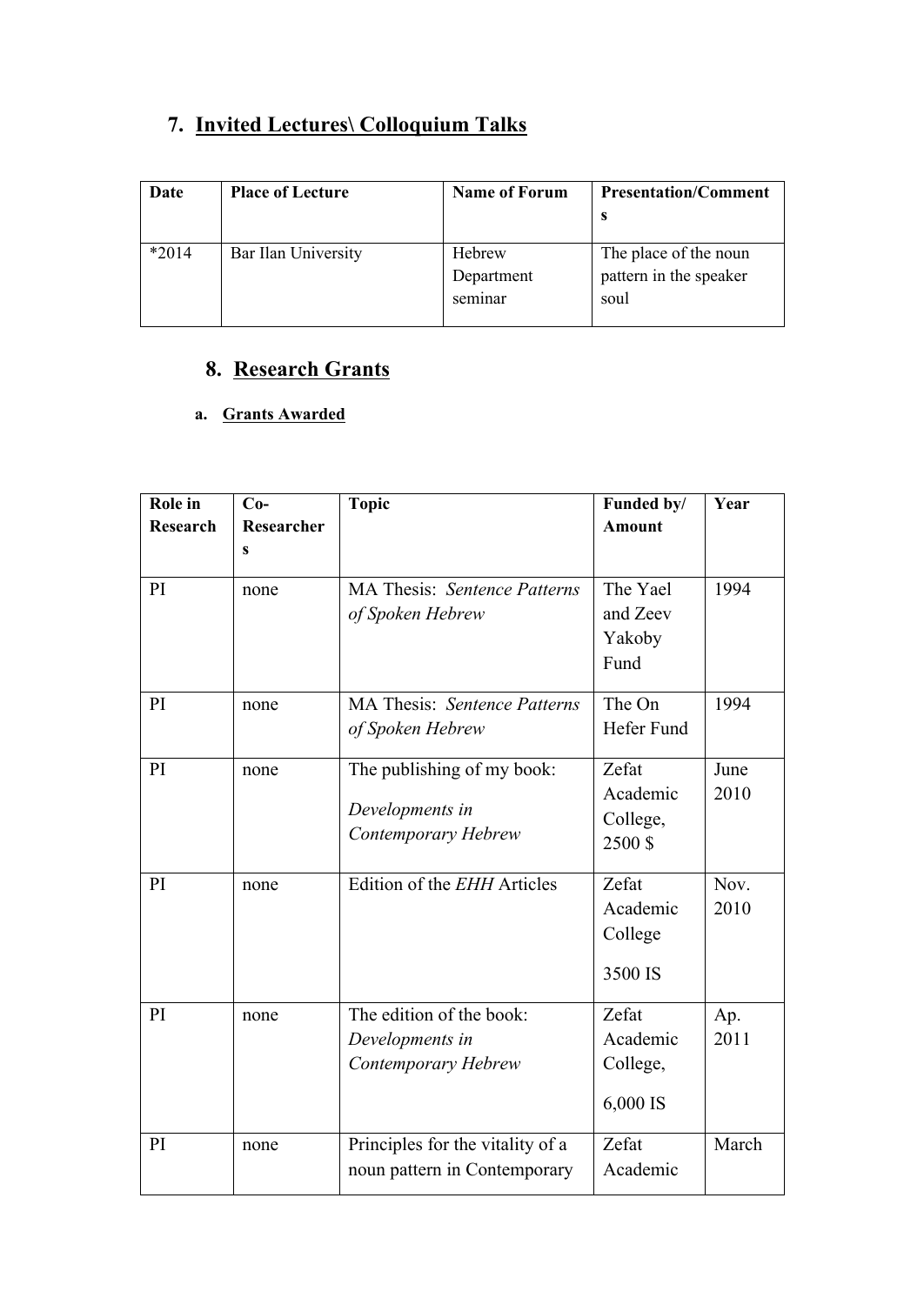|    |      | Hebrew" $-$ presentation in a<br>conference in UCLA                                                                                                                        | College<br>$6,000$ IS                     | 2012         |
|----|------|----------------------------------------------------------------------------------------------------------------------------------------------------------------------------|-------------------------------------------|--------------|
| PI | none | "Principles for the vitality of a<br>noun pattern in Contemporary<br>Hebrew", <i>Hebrew Studies</i> , 55,<br>2014, pp. 201-234 – a grant for<br>the edition of the article | Zefat<br>Academic<br>College,<br>3,500 IS | Dec.<br>2012 |

# **9. Teaching**

# a. **Courses Taught in Recent Years**

| Year      | <b>Name of Course</b>                             | <b>Type of Course:</b><br>Lecture/Seminar/Wo<br>rkshop/High Learn<br><b>Course/Introduction</b><br><b>Course (Mandatory)</b> | <b>Degre</b><br>e | <b>Num</b><br>ber of<br><b>Stude</b><br>nts |
|-----------|---------------------------------------------------|------------------------------------------------------------------------------------------------------------------------------|-------------------|---------------------------------------------|
| 1989-2005 | Bibliographical instruction                       | Introduction course                                                                                                          | B.A.              | 43                                          |
| 2001-2009 | Hebrew vocalization                               | Introduction course                                                                                                          | B.A.              | 28                                          |
| 2002      | History of the Language                           | Introduction course                                                                                                          | B.A.              | 42                                          |
| 2000-2001 | Aspect of morphology developments                 | Seminar                                                                                                                      | B.A.              | 25                                          |
| 2002      | Morphological shift in<br>the colloquial language | Seminar                                                                                                                      | B.A.              | 27                                          |
| 2003-2011 | Semantics                                         | Introduction course                                                                                                          | B.A.              | 28                                          |
| 2004-2009 | Hebrew expression                                 | Introduction course                                                                                                          | B.A.              | $15 - 28$                                   |
| 2002-2006 | Mishnaic Hebrew                                   | lecture course                                                                                                               | B.A.              | 43                                          |
| 2005      | Lexical extension<br>through Valence change       | Seminar                                                                                                                      | B.A.              | 25                                          |
| 2006      | Mechanisms of humor                               | Seminar                                                                                                                      | B.A.              | 24                                          |
| 2007      | Tendencies within the<br>Slang                    | Seminar                                                                                                                      | B.A.              | 26                                          |
| 2009      | Linguistic aspects of humor                       | lecture course                                                                                                               | B.A.              | 32                                          |
| 2009-2016 | Hebrew expression                                 | Introduction course                                                                                                          | B.A.              | 25-36                                       |
| 2009      | Morphology                                        | Introduction course                                                                                                          | B.A.              | 15                                          |
| 2010      | Academic skills                                   | Introduction course                                                                                                          | B.A.              | 27                                          |